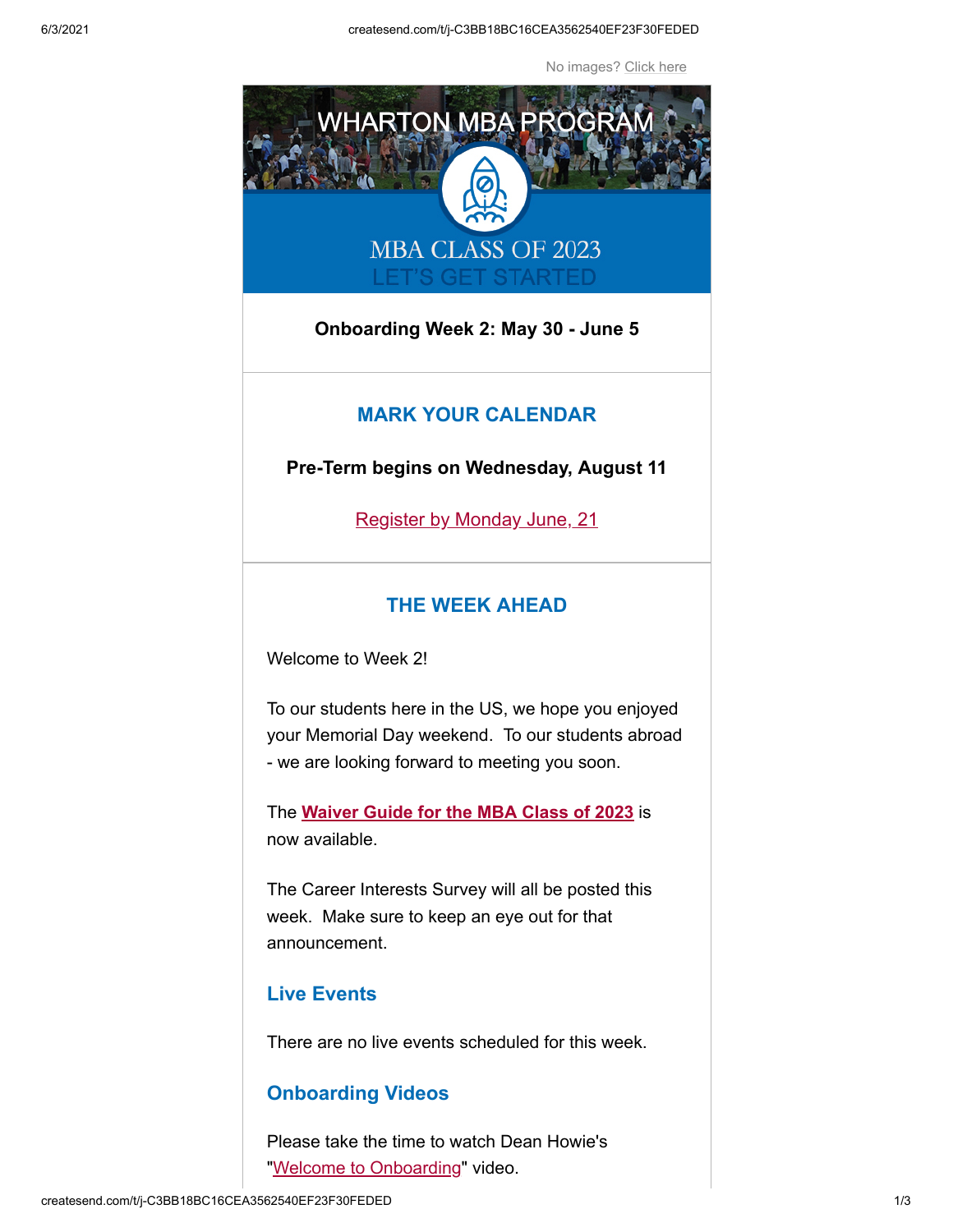### **Upcoming Checklist Items**

- June 21: [Pre-Term Registration](https://mbaprogramoffice.createsend1.com/t/j-l-fjhjkky-l-t/) DUE\*
	- \*PennKey and Wharton Account are required to register
- June 21: Round 1 Deadline [to Submit Credentials](https://mbaprogramoffice.createsend1.com/t/j-l-fjhjkky-l-i/) (Core Waiver Assessments)
- June 25: Complete Career Interests Survey

#### **Other Reminders**

• [Student Health Immunization Compliance](https://mbaprogramoffice.createsend1.com/t/j-l-fjhjkky-l-d/) (including COVID-19 Vaccination) is due July 1, [2021. Please visit the Coronavirus - Student](https://mbaprogramoffice.createsend1.com/t/j-l-fjhjkky-l-h/) FAQs for additional information.

## **KEY RESOURCES**

**[Welcome MBA Class of 2023! Onboarding](https://mbaprogramoffice.createsend1.com/t/j-l-fjhjkky-l-k/) Website**

**[Set-Up Your Penn-Key](https://mbaprogramoffice.createsend1.com/t/j-l-fjhjkky-l-u/)**

**[Create Your Wharton Accounts](https://mbaprogramoffice.createsend1.com/t/j-l-fjhjkky-l-o/)**

**[MBA Onboarding Checklist\\*](https://mbaprogramoffice.createsend1.com/t/j-l-fjhjkky-l-b/)**

**[About Pre-Term](https://mbaprogramoffice.createsend1.com/t/j-l-fjhjkky-l-p/)**

*\*Your PennKey and Wharton account must be set up in order to access the Onboarding Checklist.*

> MBA Program Office The Wharton School 300 Huntsman Hall 3730 Walnut Street Philadelphia, PA 19104